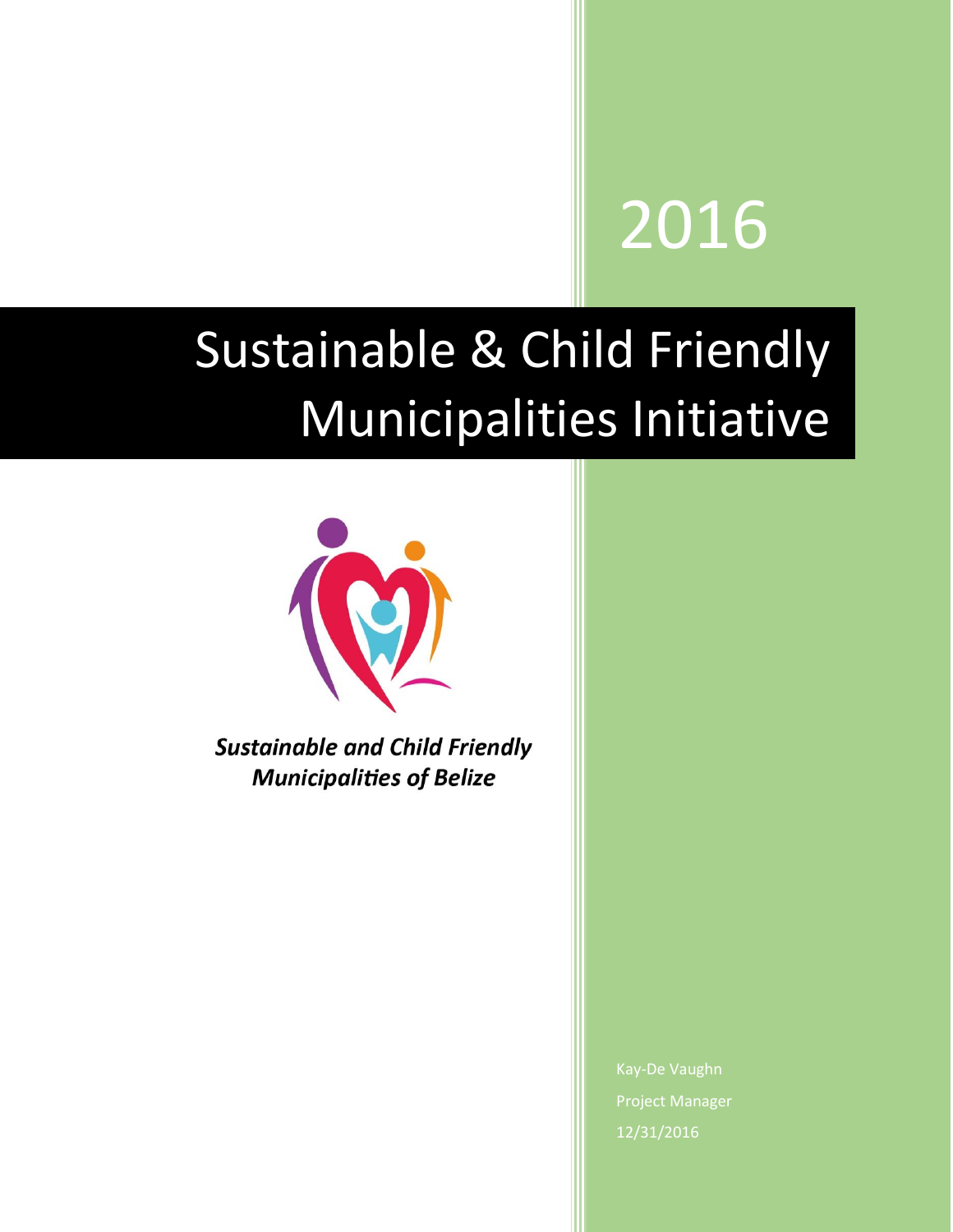#### **Executive Summary**

The collaborative effort between UNICEF, UNDP, The Belize Mayor Association and the Ministry of Labour, Local Government and Rural Development for the Sustainable and Child Friendly Municipalities Initiative (SCFM) saw the initiative take grow tremendously in 2016 as municipalities sought to claim ownership. This year the initiative set out to:

- 1. Create an awareness of child friendly models within the local government– in this regard several workshops were conducted where the members for the Mayor's Office as well as the Mayors got a deeper understanding of the framework for establishing child friendly cities.
- 2. Build ownership Developing a deeper understand of what a child friendly city entails via a knowledge transfer host by Costa Rica where a representative from the municipality visited Costa Rica and developed a unique understanding of how to take claim to SCFM and make it their own in there municipality.
- 3. Children Participation The cornerstone of SCFM without children participation there is no progression as such each municipality created a Child Advisory Body (CAB). CAB presidents were able to express the concerns of the child of their communities to the leaders who have the greatest capacity for change.
- 4. Generation of Development Plans Based on a list of Domains and Indicators TSC in conjunction with CAB worked with a consultants to develop Child friendly development plans for their municipality.

During 2016 the project steering committee conducted four (4) planning meeting.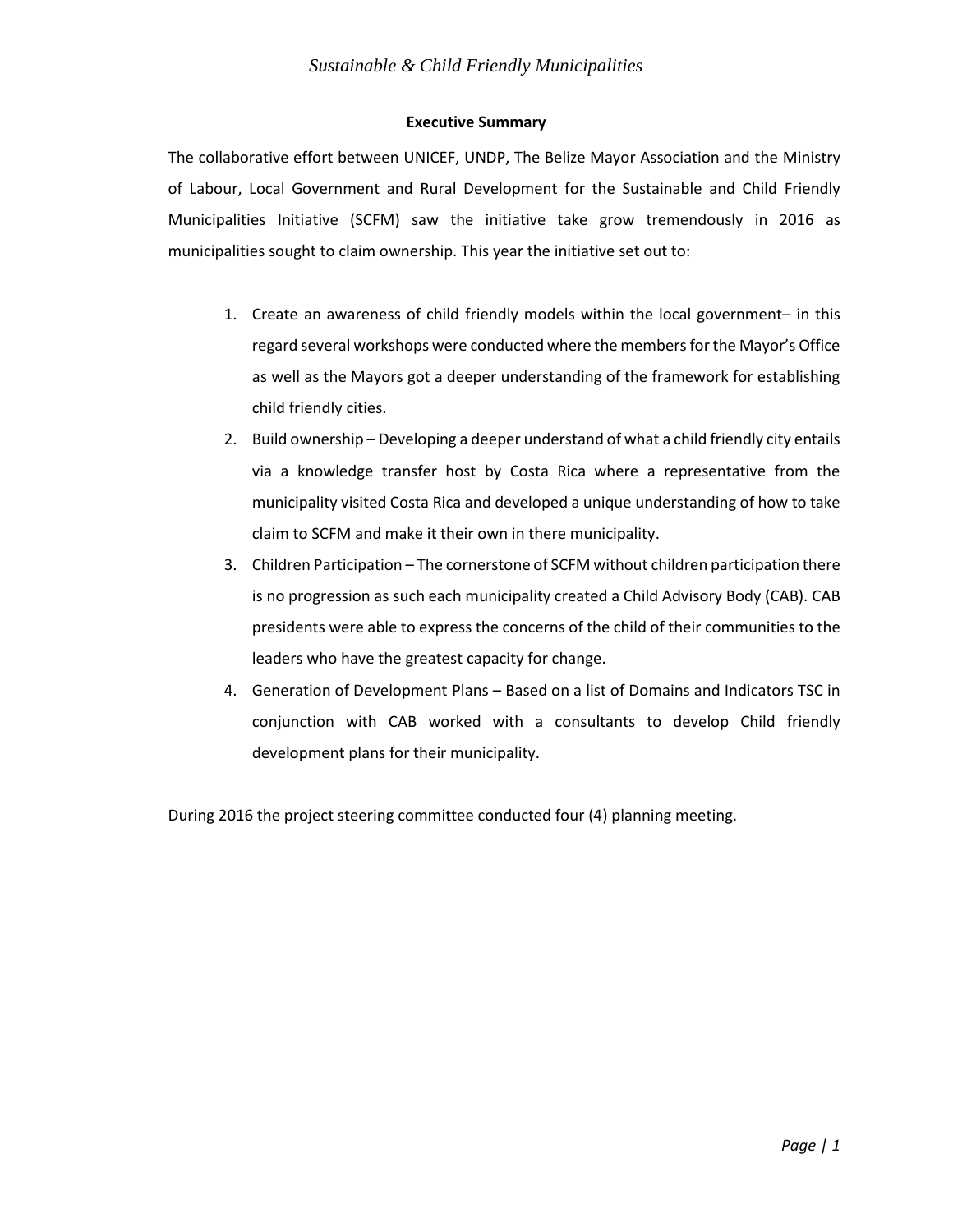#### **Acknowledgement Ceremony**

At the end of 2015 only four municipalities met the criteria to be acknowledge for the work they have done toward becoming accredited as a Child Friendly Municipality. These were:

- Punta Gorda
- San Pedro
- Benque Viejo
- San Ignacio Santa Elena



The other five municipalities required some additional assistance in order to be acknowledge. A decision was made by the PSC to give an extension by which the remaining municipalities would have to submit their documents in order to be acknowledge. With this in mind the acknowledgement ceremony wasset for March 13 - 18 2016. Each of the remaining municipalities were able to meet the necessary requirements for the acknowledgements ceremony. Minister Hugo Patt along with CEO Kerry Belisle and representatives from UNICEF and UNDP set out on a country tour visiting each municipality where they presented the mayors with a plaque recognizing the work they have done and encouraging them to continue striving to become a Child Friendly Municipality.

Before the commencement for the ceremonies, it was necessary to inform the public of the progress of the SCFM initiative. Each municipality was requested to visit their local media house and to talk about the work that has been done in their municipality. In addition a representative from the PSC along with a CAB president and a rapporteur or mayor visited the national media houses to speak about SCFM. The following media houses were visited:

- Love FM
- Krem Radio
- Wave Radio
- Open Your Eyes
- Lick Road

Media week was a success.

#### **Child Friendly Development Plans**

At the beginning of the year consultant Ms. Keshia Rodriguez was hired to create Child Friendly Development Plans for San Ignacio, Santa Elena, Dangriga, Belmopan and San Pedro. Ms. Rodriguez methodology entails an three-phase approach aimed at (i) critical analysis of existing development initiatives within the four (4) municipalities such as the Municipal Development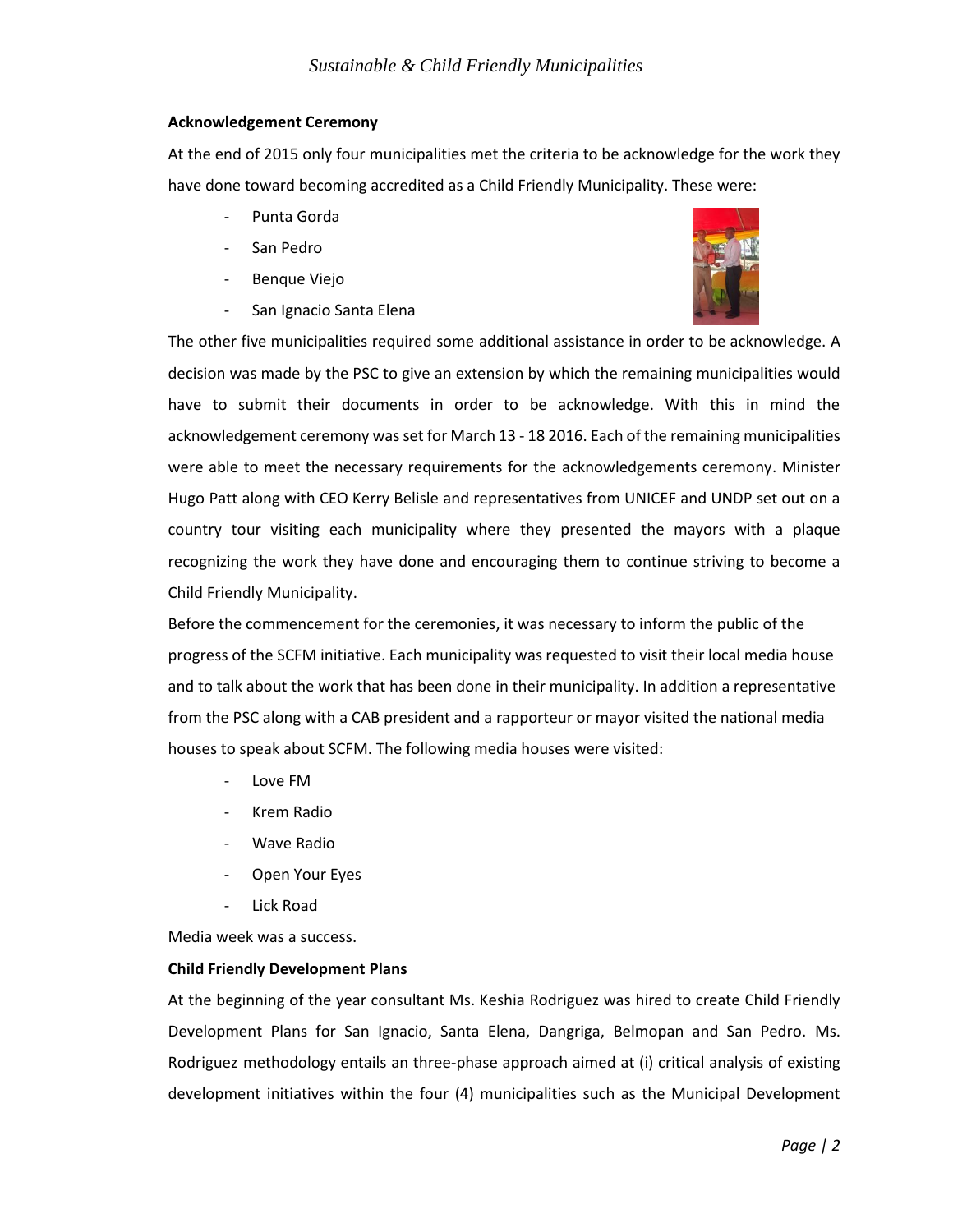#### *Sustainable & Child Friendly Municipalities*

Plans, Local Economic Development Strategies, as well as other programmes, policies and legislation through the lens of the Child Friendly Municipalities Framework to determine existing gap to be bridge by the development strategy; (ii) a participatory but streamlined approach to stakeholder consultation ensuring a process that is inclusive of all relevant stakeholders and reflective of their input; (iii) development of the strategic and operational plan.

The final five development plans are scheduled to be completed in the first quarter of 2017. Consultants Keisha Rodriquez and John Flowers were hired to complete this task.

#### **Zika Virus**

As the globe response and awareness rose as a result of the Zika virus UNICEF Belize sprang into action through the SCFM initiative. As Zika is detrimental to children in the womb it was important to create an awareness with in Belize of preventative methods. February 22 2016 a meeting with help with two representatives from each municipality Zika was present by UNICEF representatives and a plan was created for a two day workshop. UNICEF gave \$38,000 USD to the initiative to aid in this process.

In collaboration with PAHO/WHO, the Ministry of Health and UNICEF members from all municipalities in Belize came together to conduct a communication for development training April 7-8, 2016. This training goal was to strengthen the capacity of the municipal authorities involved in the Sustainable and Child Friendly Municipalities Initiative with the aim of promoting evidencebased community-based vector control interventions to prevent Zika, Dengue and Chikungunya outbreaks. Participants were able to:

- Understand the socio-cultural and environmental factors that influence the risk behaviours related to Aedes mosquitoes
- Conduct a SWOT analysis around the Risk Communication and Community Engagement for Zika prevention and control
- Analyze and identify the actions, interventions and tools that have a greater chance to promote behavior change at individual and social level towards vector control
- Develop a Risk Communication and Community Engagement draft plan per municipality

SCFM has expanded its training beyond this two day workshop in order to meet the needs of the country. Municipalities were tasked to bring together stakeholders in their community to participate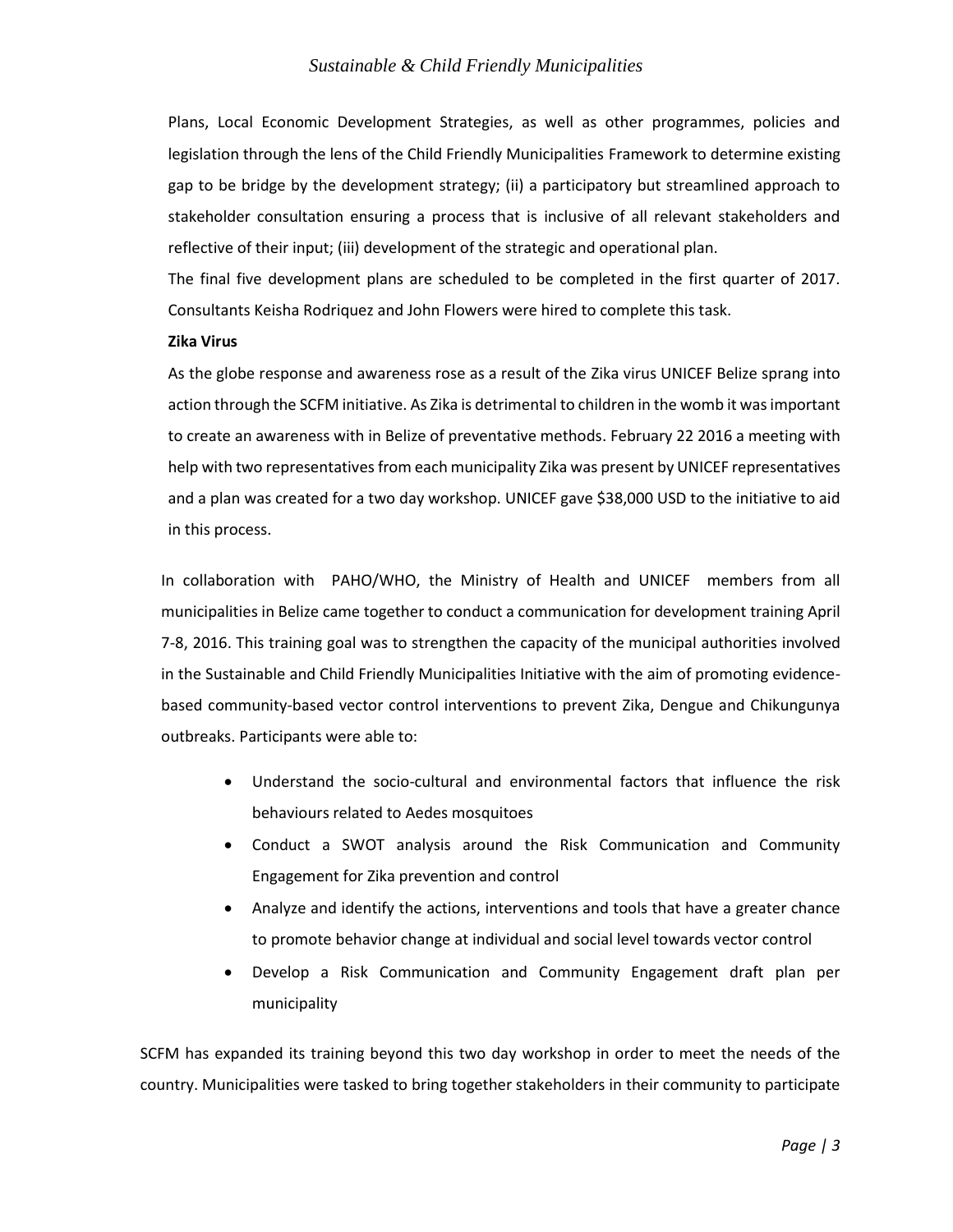in a two day communication for development workshop. Where they were able to focus specifically on their community's needs. Eight of the nine municipalities have completed their communication for development training and seven have submitted their action plan to combat the virus in there municipality.

#### **CAB President's Meeting:**

As a part of the development of SCFM it became necessary to create opportunities for children to engage in issues of concern to them in their local community not only contributes to civic engagement, but also strengthens capacity for holding government and other dutybearers to account. On December 9 2016 the CAB president's platform was created where the voices of children from their municipalities would be heard - the president of each of the CAB would showcase their achievements during 2016 with a view to impact the CAB's work plan for 2017; highlight issues being faced by children in each of their municipalities. In addition, a space was provided for information sharing and dialogue between the presidents of CABs and key national duty bearers. Panelist included:

- Eugene Palacio Ministry of Labour, Local Government & Rural Development,
- Ilija Talev Officer in Charge UNICEF,
- Mayor Khaild Belisle Mayor of Belmopan,
- Margaret Nicholas Executive Director NCFC,
- Rudolf Williams Director PUC,
- Allison McKenzie Director Youth Department,
- CEO Felix Enriquez Ministry National Security,
- Michele Irvin Director of POWA,
- Dr. Carolyn Babb Director of Education,
- Ms. Allison Green Global Fund HIV/AIDS

 CAB was able to actively participate. They share a brief over view of the situation in their municipality and brought question forward in which the panellist readily answered.

#### **South South Tour**

A proposal was made by UNICEF Belize to conduct an exchange of knowledge between Belize and Costa Rica. Costa Rica was chosen because in the last two years, it has been developing the "Cantones Amigos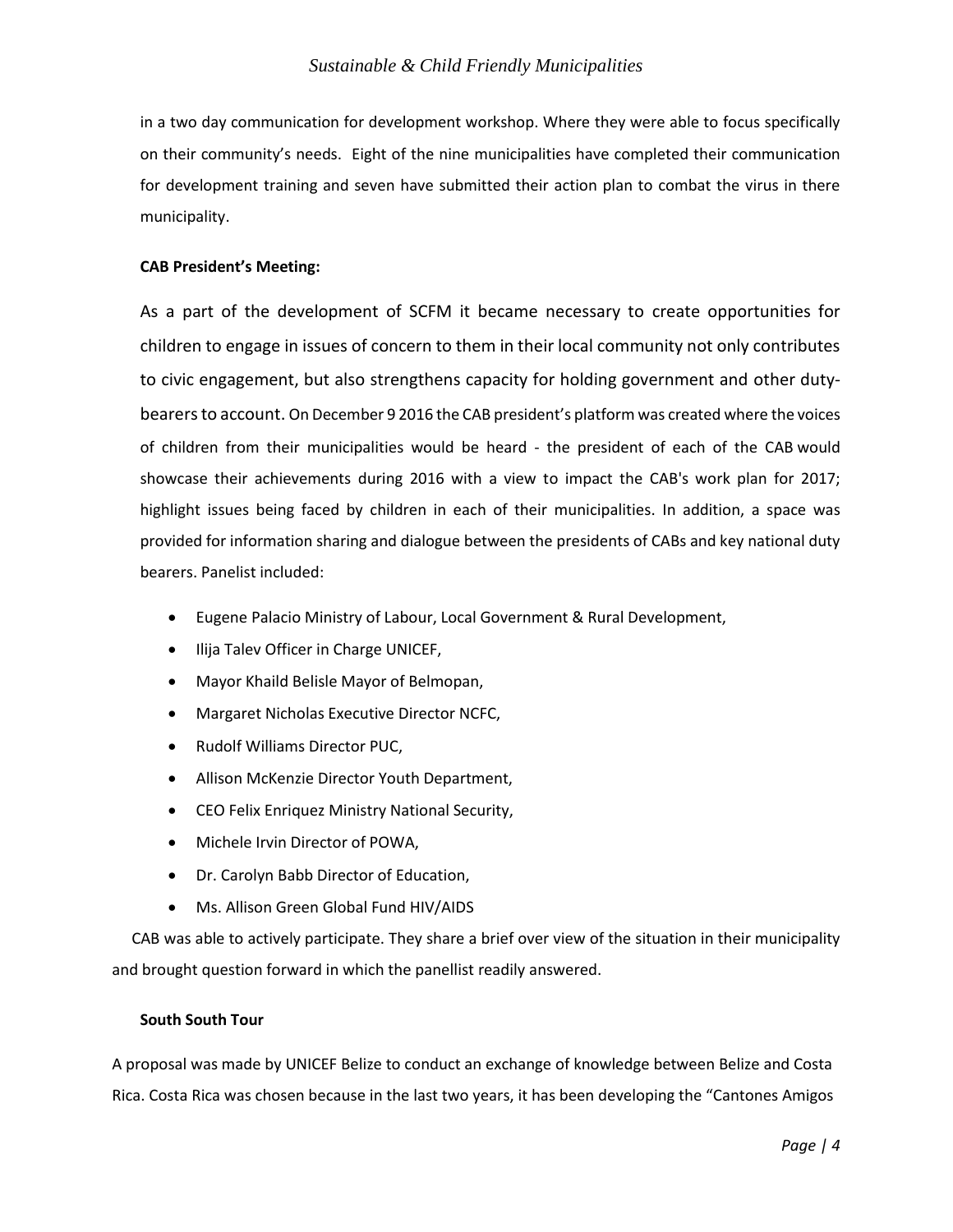de la Infancia" program, obtaining excellent results, by building a municipal work platform in 32 of the 81 municipalities in the country.

Under this program important achievement cooperation and collaborative partnerships were strengthened over the year, including:

Partnership with the National Institute for Decentralization (IFAM) and the 32 child-friendly municipalities (CAI) were further strengthened to facilitate coordination between public institutions, community development associations, youth groups, the private sector, members of academia and the Church. The role of municipalities was instrumental in ensuring that policies were allocated local funding, thereby providing viability and sustainability to the initiatives

The South south knowledge exchange dates were set for August 8 -12 2016 in Costa Rica. The meeting has been changed to a high level meeting which required political representation from Belize. As a part of the delegation traveling to Costa Rica was the Minister of Labour, Local Government and Rural Development must along with the mayors of Belize City, Belmopan, and Punta Gorda.

As a result of the impact of Hurricane Earl on August 4 2016 the Minister of Labour, Local Government and Rural Development made the decision to that the Belize Delegation would not be able to travel to Costa Rica as the country the country was in a state of crisis. The tour was then postponed to October 3- 7 2016. A delegation of 16 travelled from Belize to Costa Rica. The delegation included:

- Minister Hugo Patt
- Mayor Khaild Belisle
- Deputy Mayor Nicholas Gomez
- Deputy Mayor Ian Cal
- Deputy Mayor Earth Lopez
- Councilor Vanessa Neal
- Councilor Alifa Elrington
- Jorge Aldana
- Oscar Nabet
- James Petillo
- Eugene Palacio
- Kay-De Vaughn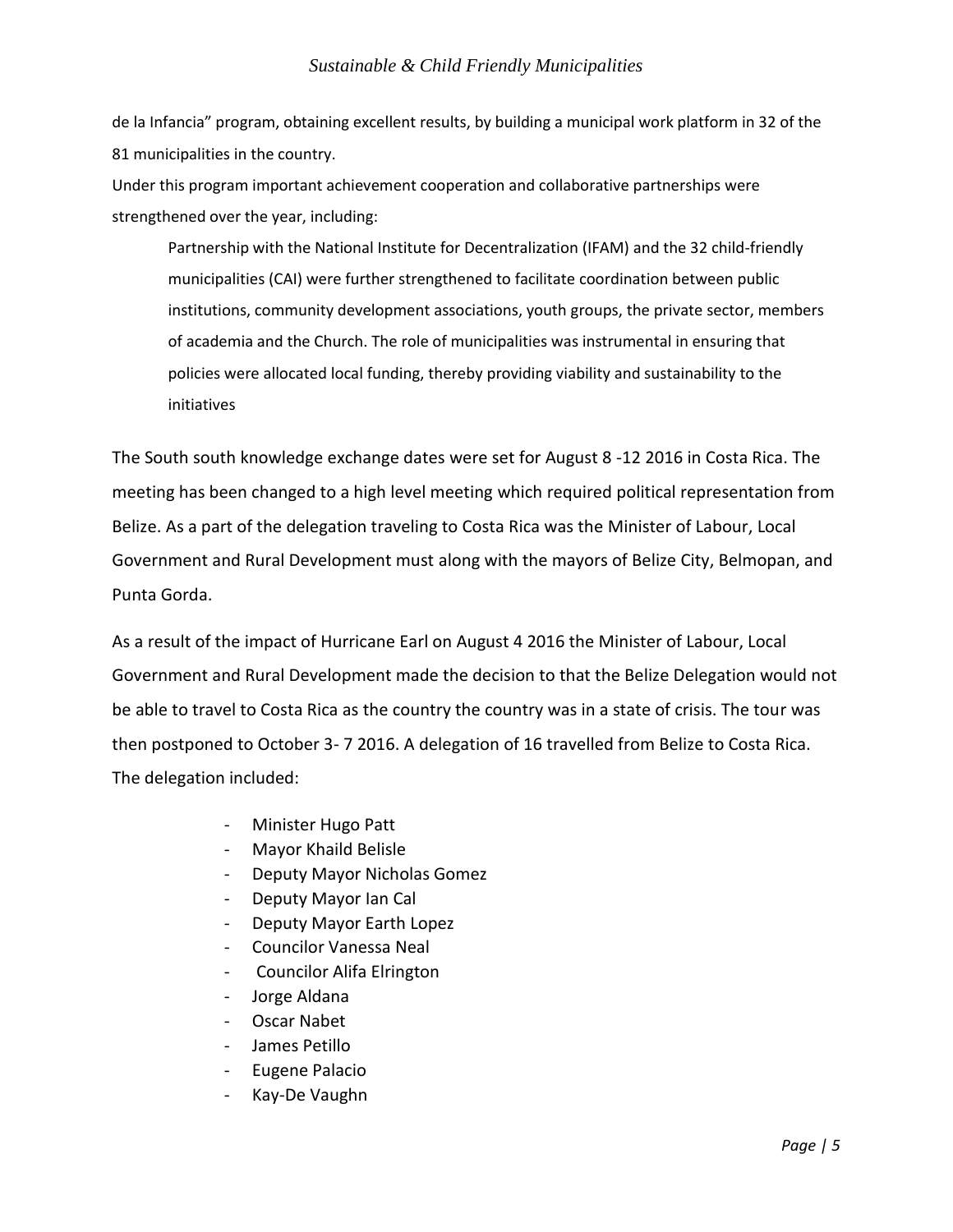- Sylvia Noralez
- Ava Diaz Sosa
- Paulette Wade
- Ivan Yerovi

Day one was a workshop held at the TYRP Hotel. Representative from Belize, Costa Rica, Colombia Brazil, and Peru made presentations on the situation of the child friendly initiative in their respective country. Minister Patt and Mr. Yerovi sat on the head table and both gave speeches about the SCFM initiative and the role it will play in Belize.

The afternoon session started with a panel discussion where each representative who presented on the situation of the child friendly initiative in their country sat on a panel and answered questions from the audience. This then moved into a plenary working session as everyone was divided into groups given a situation to discuss and create results that would best fit in a child friendly municipality. Over the next three days the following municipalities were visited where the delegation was able to learn different methods to develop their municipality into a child friendly one.

- Santa Ana & Belen
- Pococi & Siquirres
- Goicochea & Moravia

#### **Hurricane Relief**

August 4 2016 Belize was devastated by the impact of Hurricane Earl. Hurricane Earl was a category 1 hurricane travelled over the center of Belize providing damages ranging from the Stann Creek District all the way to the Orange Walk District. This impact sprung UNICEF into action as they made a commitment to provide funding to assist municipalities in their efforts to recover and return to normalise from Hurricane Earl. A total of \$70,000 Belize dollars was given. It was divided up amongst the municipalities as followed:

- Orange Walk: \$5,000
- Dangriga: \$5,000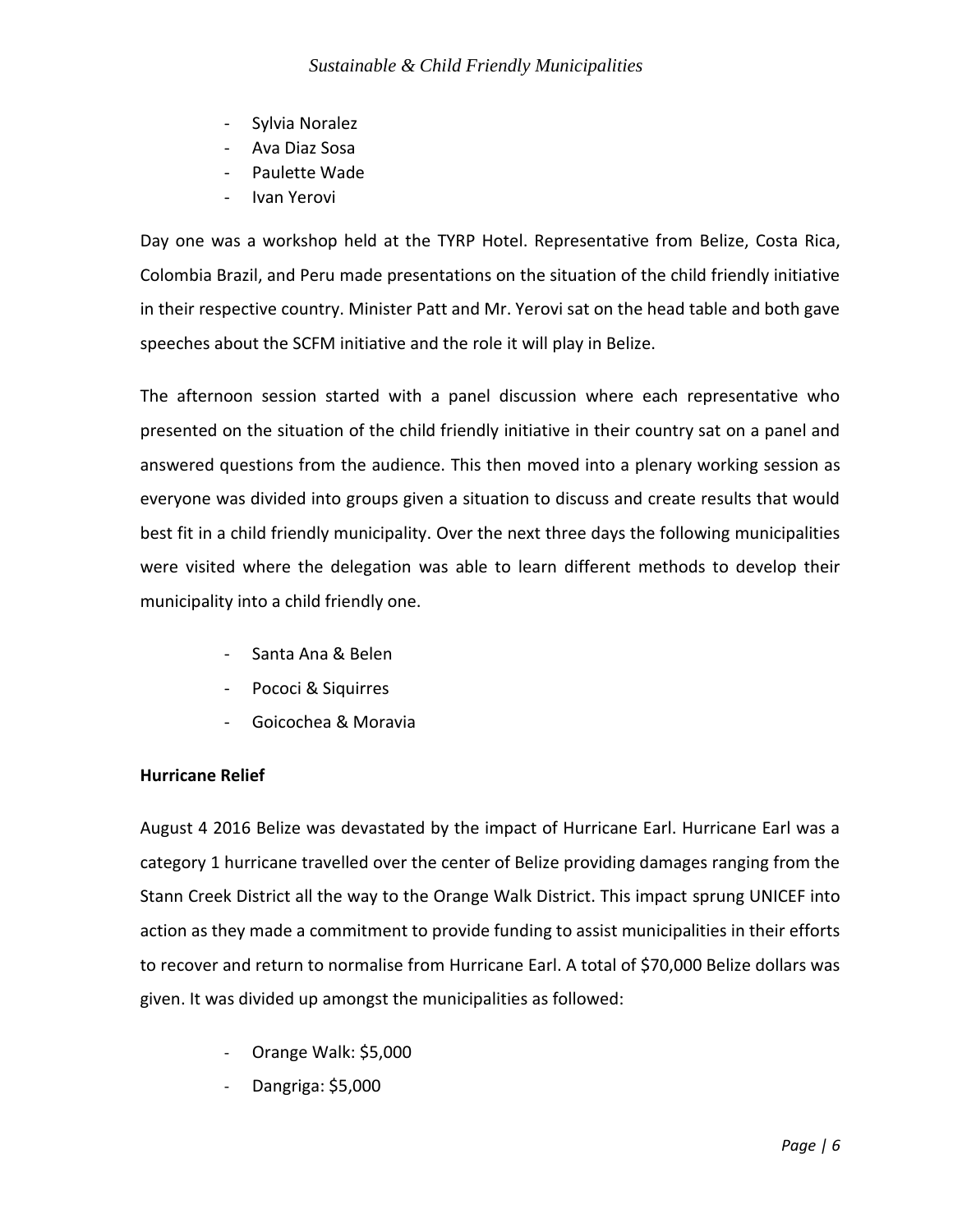- San Pedro: \$15,000
- Belize City: \$15,000
- Belmopan: \$15,00
- San Ignacio Santa Elena: \$15,000

Funding was used to assist with the removal of debree from the roads, parks and play grounds in each municipality. In addition to the funding given UNDP allocated \$20,000 to Belize City to assist with Hurricane Relief efforts.

#### **Way Forward**

As SCFM moves into its third year the aim is that municipalities would narrow down their action plan based on knowledge learned from the experience in Costa Rica to one specific domain in which they will be certified as Child Friendly. The goal is to strengthen each CAB and technical steering committee, complete the monitoring tool and training partners in each municipality, compete development plans for Belize City, Punta Gorda, Corozal, Orange Walk and Benque Viejo Town. It is the goal that municipalities would take ownership of this process and continue to strive daily to maintain child friendly municipalities.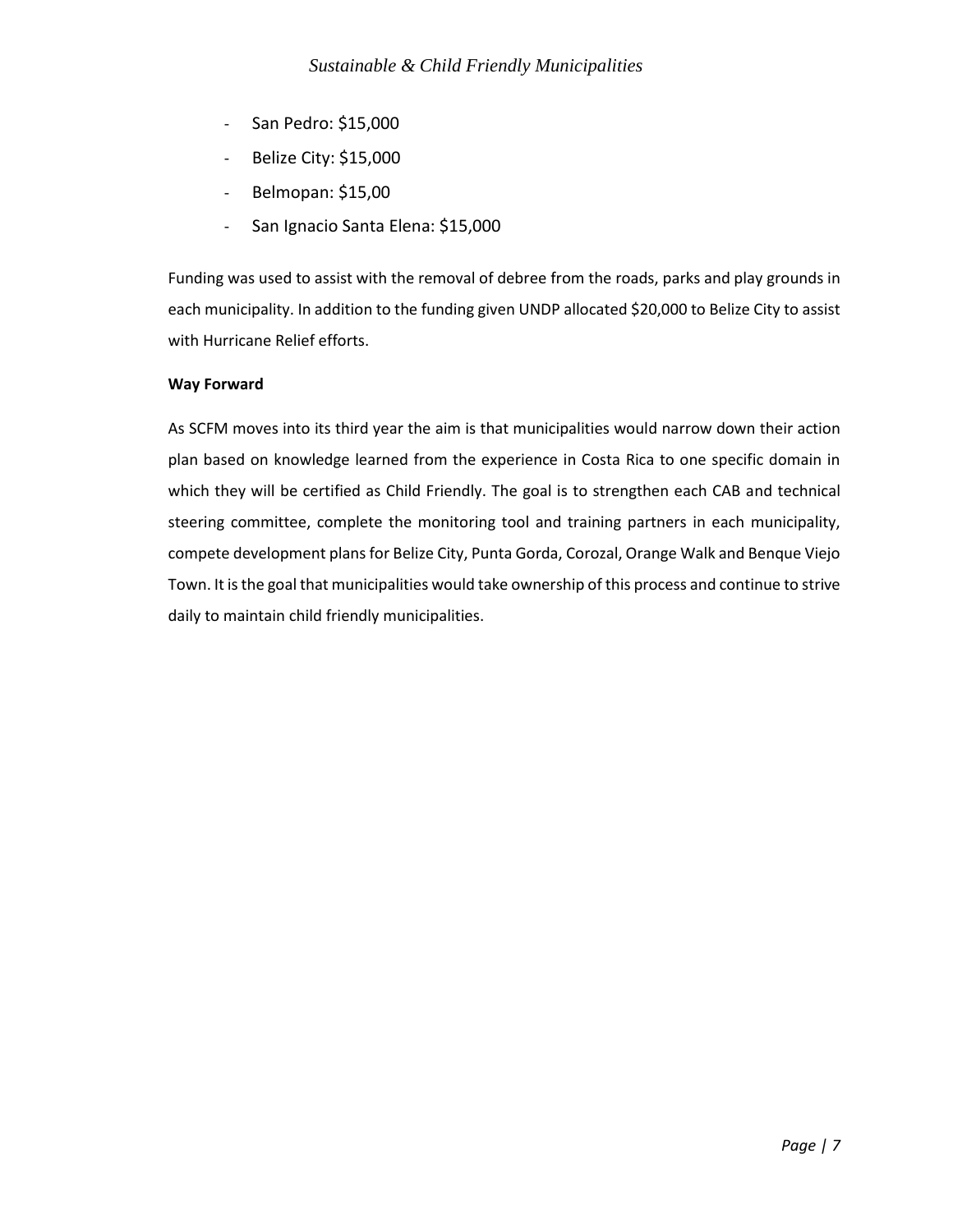### **Annex A:**

| <b>EXPECTED Intermediate Results</b><br>AND INDICATORS INCLUDING | <b>PLANNED</b><br><b>ACTIVITIES</b>          | <b>EXPENDITURES</b><br>List actual expenditures | <b>RESULTS OF ACTIVITIES</b><br>For each activity, state the<br>results of the activity | <b>PROGRESS</b><br><b>TOWARDS</b>                                  |
|------------------------------------------------------------------|----------------------------------------------|-------------------------------------------------|-----------------------------------------------------------------------------------------|--------------------------------------------------------------------|
| <b>ANNUAL TARGETS</b>                                            | List all the activities                      | against activities completed                    |                                                                                         | <b>ACHIEVING</b>                                                   |
|                                                                  | including monitoring and                     |                                                 |                                                                                         | <b>Intermediate Results</b>                                        |
|                                                                  | evaluation activities to be                  |                                                 |                                                                                         | Using data on annual indicator                                     |
|                                                                  | undertaken during the<br>year towards stated |                                                 |                                                                                         | targets, state progress towards<br>achieving the Milestones. Where |
|                                                                  | <b>Intermediate Results</b>                  |                                                 |                                                                                         | relevant, comment on factors                                       |
|                                                                  |                                              |                                                 |                                                                                         | that facilitated and/or                                            |
|                                                                  |                                              |                                                 |                                                                                         | constrained achievement of                                         |
|                                                                  |                                              |                                                 |                                                                                         | Milestones including:<br>Whether risks and                         |
|                                                                  |                                              |                                                 |                                                                                         | assumptions as identified in                                       |
|                                                                  |                                              |                                                 |                                                                                         | the CP M&E Framework                                               |
|                                                                  |                                              |                                                 |                                                                                         | materialized or whether                                            |
|                                                                  |                                              |                                                 |                                                                                         | new risks emerged                                                  |
|                                                                  |                                              |                                                 |                                                                                         | Internal factors such as<br>timing of inputs and                   |
|                                                                  |                                              |                                                 |                                                                                         | activities, quality of                                             |
|                                                                  |                                              |                                                 |                                                                                         | products and services,                                             |
|                                                                  |                                              |                                                 |                                                                                         | coordination and/or other                                          |
| <b>Milestone 1:</b>                                              | Workshop with 9 Mayors,                      | \$17,108.00                                     |                                                                                         | management issues                                                  |
|                                                                  | 50 councillors and Admin                     |                                                 |                                                                                         |                                                                    |
| Municipal Seal Launch and Implemented                            | Staff                                        |                                                 | Mayors, City Administrator,                                                             | A total of 46 personnel were                                       |
|                                                                  |                                              |                                                 | councillors, SC members are                                                             | trained from Corozal, Orange                                       |
|                                                                  |                                              |                                                 | knowledge of CFC                                                                        | Walk, San Pedro, Belmopan,                                         |
| Indicators:                                                      |                                              |                                                 | Mayors identified indicators to                                                         | Benque Viejo, Dangriga and<br>Punta Gorda                          |
|                                                                  |                                              |                                                 | monitor their progress to the                                                           |                                                                    |
| # of person trained                                              |                                              |                                                 | <b>SCFM</b>                                                                             |                                                                    |
| # of child friendly municipalities established.                  | Official<br>of<br>launch                     | \$19,100.00                                     | 9 municipal mayors agree to                                                             | Official launch was completed                                      |
| # of air time for ADs                                            | Municipal<br>Seal in<br>9                    |                                                 | work towards SCFM                                                                       | mayors signed an agreement to                                      |
|                                                                  | municipalities (including                    |                                                 |                                                                                         | works towards making their                                         |
|                                                                  | production and Airing of<br>jingle)          |                                                 |                                                                                         | municipality child friendly.                                       |
|                                                                  |                                              |                                                 |                                                                                         |                                                                    |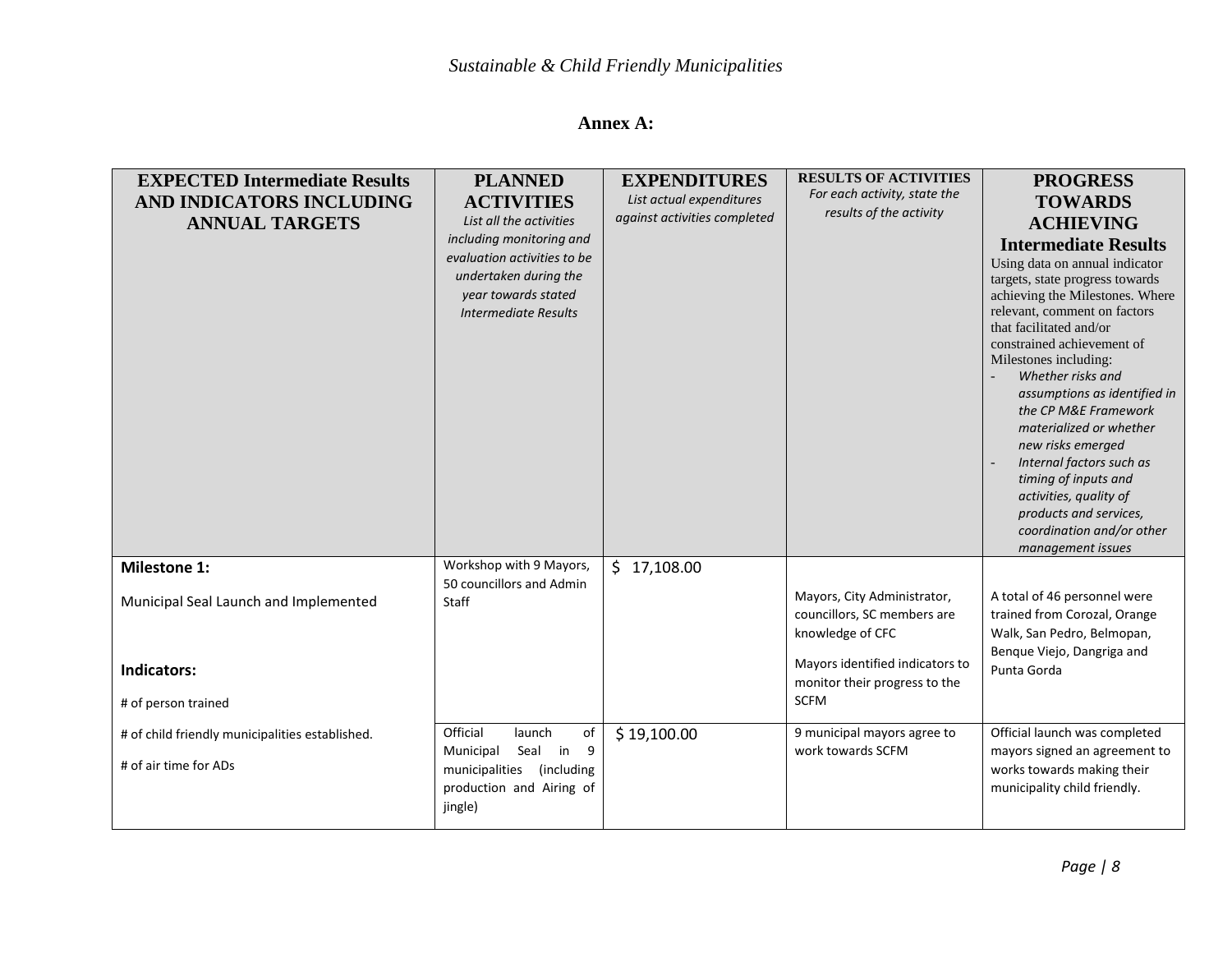|                                                                                                                                                                                                                                      | Project<br>Manager<br>(Info.Tech.<br>Office,<br>M/Finance). GOB new pay<br>23,220x960-<br>scale<br>14<br>41460 (second point on<br>the scale)          | \$37,427.40 | Project is managed and<br>monitor           | Completed                                                                                                   |
|--------------------------------------------------------------------------------------------------------------------------------------------------------------------------------------------------------------------------------------|--------------------------------------------------------------------------------------------------------------------------------------------------------|-------------|---------------------------------------------|-------------------------------------------------------------------------------------------------------------|
|                                                                                                                                                                                                                                      | Administrative cost<br>for<br>support<br>the<br>to<br>establishment of<br>the<br>municipal seal (this is only<br>a tap-up)                             | \$9,450.00  | Project is implemented                      | Completed                                                                                                   |
| <b>Milestone 2:</b><br>Study Tour to a Child Friendly Municipalities<br>conducted and recommendations developed for<br>strengthening Belize's Municipal initiative<br><b>Indicators:</b><br># of visits<br># of person knowledgeable | Technical Visit to Mexico/<br>Brazil( to be determined)<br>for 3 government officials                                                                  | \$43,000    | Mayors are knowledgeable of<br>modes of CFC | Competed October 2016                                                                                       |
| <b>Milestone 3:</b><br>Municipalities are measuring the performance<br>of Actions/interventions towards improvements<br>in quality of life and gender and social inequities                                                          | Develop data base and<br>install and institutionalize<br>online monitoring system<br>Customize face<br>Training of 20 data<br>administrators and users |             | Data based is developed                     | Research for database has<br>begun, training and<br>completion to be done in<br>the new phase of initiative |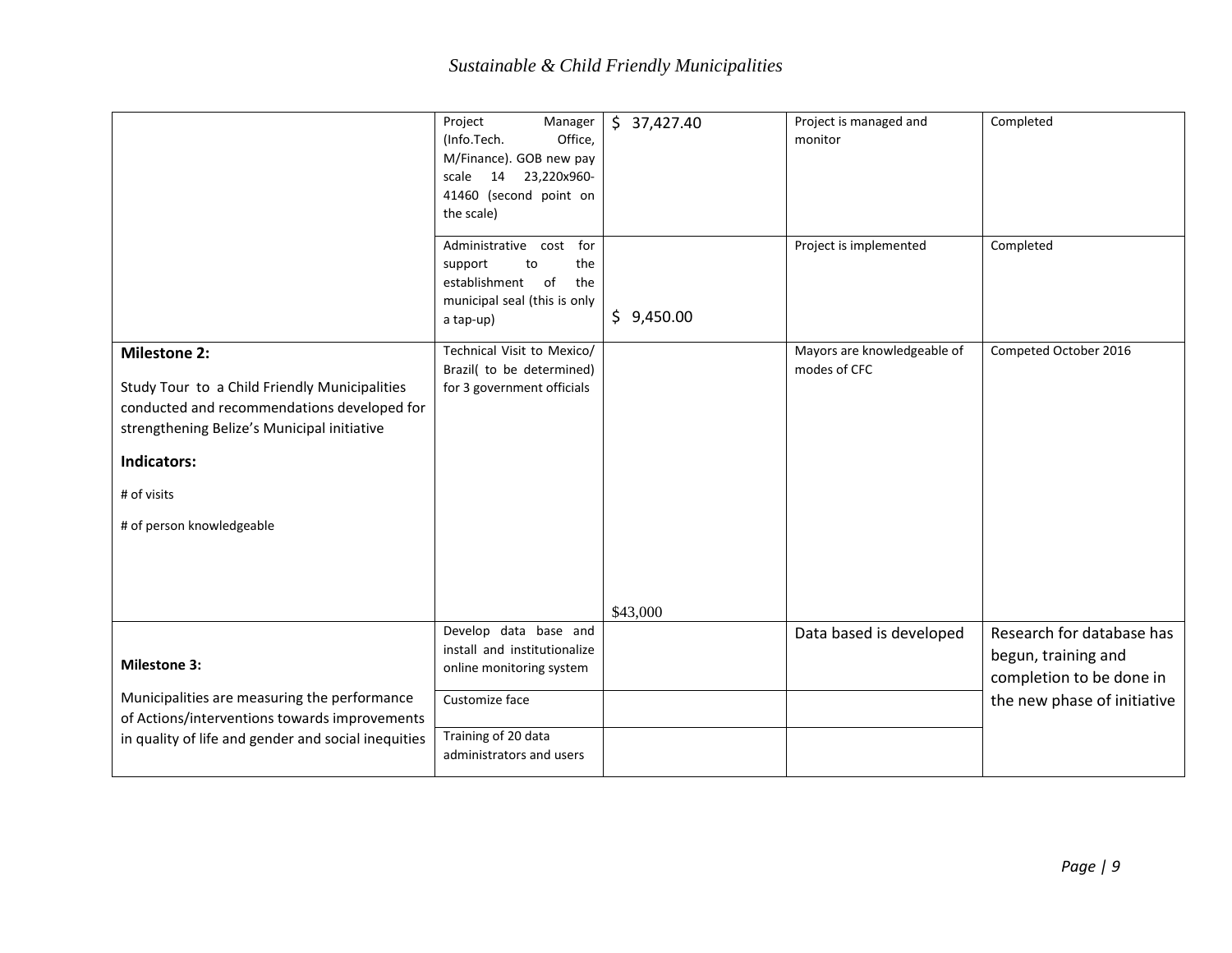| Study Tour of Guatemala's Child Friendly Courts<br>System conducted and recommendations<br>developed for strengthening Belize's system | Data base management<br>and generation and<br>disseminate reports |            |                           |                                                         |
|----------------------------------------------------------------------------------------------------------------------------------------|-------------------------------------------------------------------|------------|---------------------------|---------------------------------------------------------|
| <b>Indicators:</b>                                                                                                                     |                                                                   |            |                           |                                                         |
| Online data base install managed                                                                                                       |                                                                   |            |                           |                                                         |
| # of data administrators and users                                                                                                     |                                                                   |            |                           |                                                         |
| # of reports generating                                                                                                                |                                                                   |            |                           |                                                         |
| <b>Milestone 4:</b>                                                                                                                    | 2-3 days conference on<br>establishing<br>minimum                 | \$5,000.00 | Work plan/road map        | Efforts started however<br>effective November 2015 NEMO |
| QCFS have established minimum standards for                                                                                            | standard for education in                                         |            | developed                 | was no longer linked to the                             |
| education: preparedness, response, recovery.                                                                                           | emergencies with regional                                         |            |                           | Ministry of Labour, Local<br>Government and Rural       |
| Indicators:                                                                                                                            | technical support from<br>CDEMA, OCHA and other                   |            |                           | Development. RWP needs to be                            |
| # of persons participating in conference                                                                                               | partners.                                                         |            |                           | adjusted.                                               |
| Work plan / road map established                                                                                                       |                                                                   |            |                           |                                                         |
|                                                                                                                                        |                                                                   |            |                           |                                                         |
|                                                                                                                                        |                                                                   |            |                           |                                                         |
| <b>Milestone 5:</b>                                                                                                                    | Country tour to award<br>municipalities for the                   | \$39,000   | Municipalities awarded in | Competed                                                |
| <b>Recognition of Progress Ceremonies</b>                                                                                              | efforts made thus far as                                          |            | a recognition ceremony    |                                                         |
| a. Municipal ceremonies                                                                                                                | strive<br>towards<br>they<br>becoming child friendly.             |            |                           |                                                         |
|                                                                                                                                        |                                                                   |            |                           |                                                         |
| Indicators:                                                                                                                            |                                                                   |            |                           |                                                         |
| # of municipalities acknowledged                                                                                                       |                                                                   |            |                           |                                                         |
|                                                                                                                                        |                                                                   |            |                           |                                                         |
|                                                                                                                                        |                                                                   |            |                           |                                                         |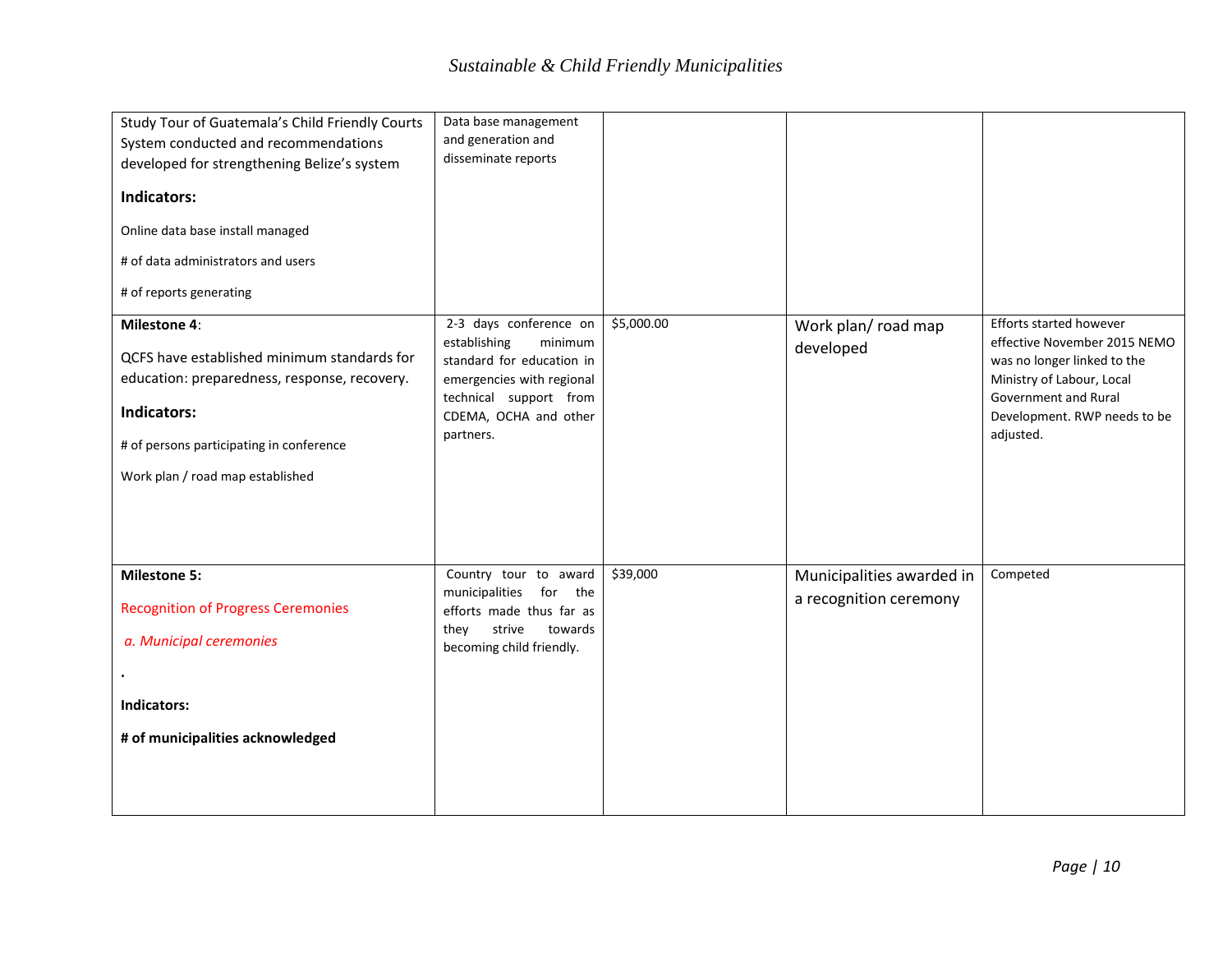| <b>Milestone 6:</b>                                                                                                                                                   | Consultants review action                                                                                                                               | \$40,000 | Development plans                                | Efforts started and plans will be |
|-----------------------------------------------------------------------------------------------------------------------------------------------------------------------|---------------------------------------------------------------------------------------------------------------------------------------------------------|----------|--------------------------------------------------|-----------------------------------|
| Strategic plans for the implementation of SCFM<br>Develop municipal strategic plans for<br>а.<br>Dangriga, Belmopan, San Ignacio, San<br>Pedro                        | plans and other plans for<br>municipalities and create a<br>5 year development that<br>guide municipalities<br>to<br>towards becoming child<br>friendly |          | created                                          | completed in 2017                 |
| Develop municipal strategic plans for Corozal,<br>Orange Walk, Belize, Benque Viejo Del Carman,<br>and Punta Gorda.<br>Indicators:<br># of development plan completed |                                                                                                                                                         |          |                                                  |                                   |
| <b>Milestone 7:</b><br>State of the Municipals children's report                                                                                                      | Consultant hired, survey<br>conducted, validation, and<br>information disseminated<br>for public use.                                                   |          | Children report<br>completed and<br>disseminated | Efforts not started               |
| Indicators:                                                                                                                                                           |                                                                                                                                                         |          |                                                  |                                   |
| <b>Completed report</b>                                                                                                                                               |                                                                                                                                                         |          |                                                  |                                   |
|                                                                                                                                                                       |                                                                                                                                                         |          |                                                  |                                   |